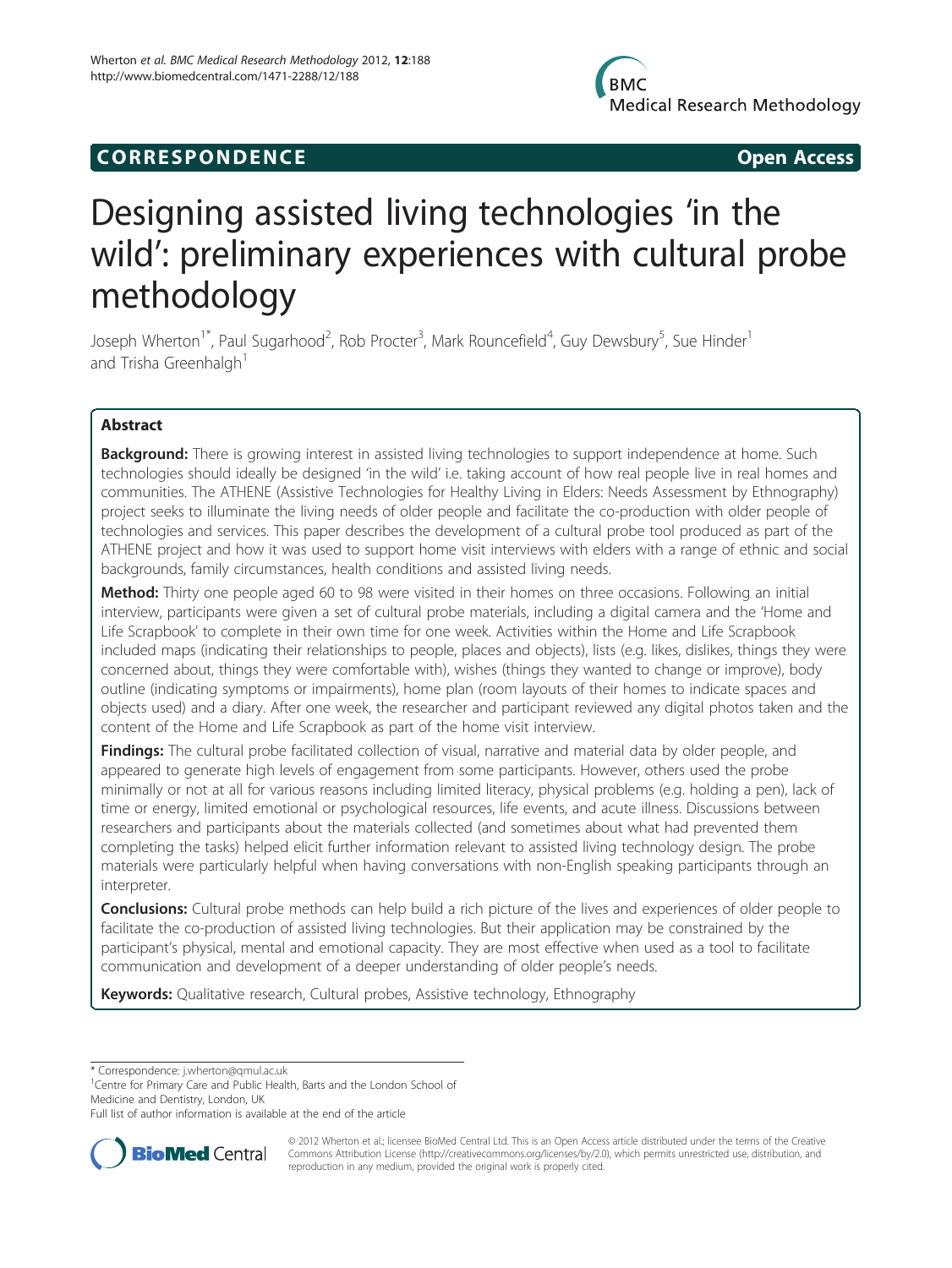#### Background

#### The ATHENE project

Aging of the population in many countries is fuelling interest in assisted living technologies (ALTs) to support independence at home. This includes telecare (continuous and remote monitoring of real time emergencies and lifestyle changes through sensor devices and personal trigger alarms) and telehealth (transmission of medical data and information over telecommunication technologies to deliver health-related services to the home), which are designed to deliver better and more cost effective social and health care into the home. Many diseases (e.g. diabetes, dementia, arthritis) increase in prevalence with age, as does comorbidity. Some epidemiologists predict that demand will soon outstrip supply for essential medical services [\[1,2](#page-11-0)]. There is much policy interest in 'information-age' medicine (supported selfmanagement by 'empowered' patients with professionals in a guiding role) [[3\]](#page-11-0), though research into the use of assisted living technologies by older people with multiple comorbidities to relieve pressure on conventional health services has shown mixed findings [[4,5\]](#page-11-0). The home environment is private and potentially sensitive. An understanding of the technological opportunities and requirements presented by domestic settings is critical for the development of new solutions (technologies and ways to support their use) that meet the needs and wishes of the older person and which are also acceptable and affordable by their family and health and social care providers.

The ATHENE (Assistive Technologies for Healthy Living in Elders: Needs Assessment by Ethnography) project, funded by the UK Technology Strategy Board under its Assisted Living Innovation Platform, is using ethnographic methods to illuminate the daily living needs of older people [\[6](#page-11-0)]. The overarching goal is to produce a richer understanding of the complex and diverse living experiences and needs of older people and how industry, the National Health Service (NHS), social services and third sector can work with older people to 'co-produce' useful and useable ALTs.

ALTs do not operate in isolation. Their uptake and use are mediated by features and routines in the domestic setting, as well as wider social factors relating to the family, community and public sector services. This means that the development of solutions must be grounded in the lived experiences of users. The integration of new technologies and existing domestic routines also requires a mutually adaptive and evolving process. Co-production (or co-realisation) is a methodology for delivering innovation which focuses on user-centred, 'design-in-use' of both technology and practices through continually feeding back users' experiences into ongoing design and development [\[7](#page-11-0),[8](#page-11-0)].

The ATHENE project consists of two phases. Phase one involves ethnographic studies of 30-50 individual cases to map the complex healthcare, social care and socio-cultural needs of older people and their carers from a range of ethnic and social groups. Phase two takes forward up to 10 volunteer cases to explore how older people and their families can work directly with industry designers to produce fit-for-purpose technologies, or adapt existing technologies, that fit in with people's lives and lifestyles. The project will inform new ways for conducting the co-production of ALTs and identify effective ways of involving older people from different ethnic and cultural groups.

#### Cultural probes

Pursuing ethnography in domestic settings raises practical and ethical challenges. Cultural probes offer a relatively unobtrusive way of providing insight into how technology could fit (and why it sometimes does not fit) into a particular home environment. The cultural probe method includes open-ended and evocative activities for participants to pursue in their own time to help narrate and depict their lives to researchers and technology designers. It applies digital cameras, dictaphones, diaries and other artefacts [[9\]](#page-11-0). This approach has been used fairly extensively in design research, and has begun to be applied in domestic settings for non health-related design projects where access for conventional observational study methods is problematic. To date, cultural probes have had limited use in a healthcare context.

Gaver et al. first developed the cultural probe method as part of a collaborative approach to designing innovative technologies for the home [[9](#page-11-0)]. They used a range of materials for participants to record their daily lives in order to inspire creative responses among a design team. The cultural probe packages included local and world maps, postcards, disposable camera, photo album and a diary. These were given to participants to use and return after a period of time. For example, the postcards included questions related to attitudes towards their lives and technology, which participants could respond to and post back. The disposable cameras included suggestions for photographs written on the back (e.g. 'what you will wear today', 'something desirable' and 'something boring'). The maps could be used to mark zones showing where the person had been, where they met people, where they would like to go (but perhaps could not), and so on. Responses were used in an open-ended way to inspire design ideas.

Cultural probes have subsequently been used in different ways with different affordances (properties of objects that enable or invite certain actions or uses). These have been described variously as 'technology probes,' 'domestic probes,' 'mobile probes,' 'cognitive probes', and 'informational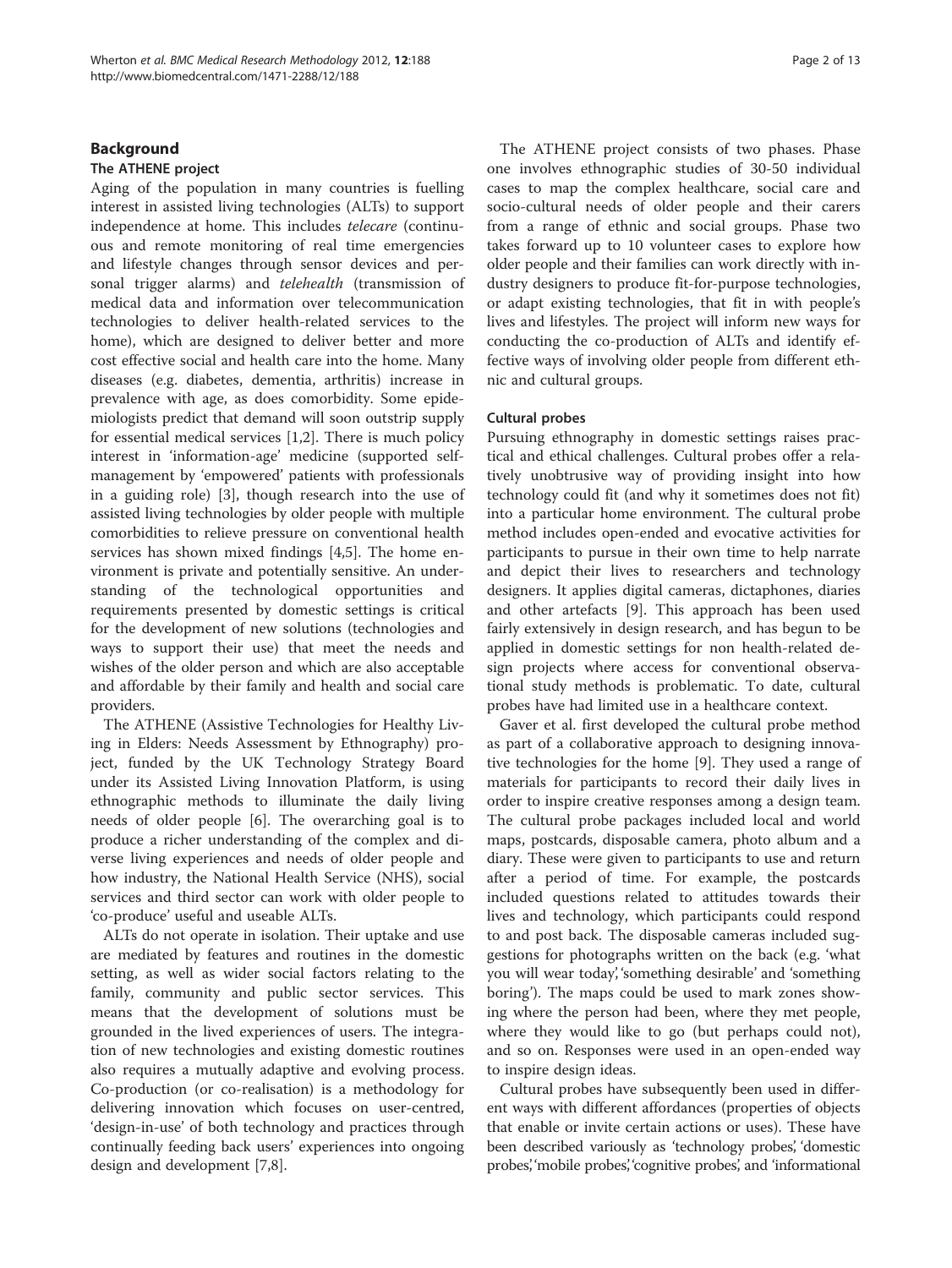probes' [\[10-12\]](#page-11-0). Different research groups interpreted the data from such probes in different ways. Because Gaver et al. used probes as inspirational tools for design teams, the value of these probes was considered to lie in the uncertainty and subjective interpretation of the materials produced. The intention was not to identify a specific set of problems or technological requirements, as would occur in a formal design specification, but instead to capture in a more general way the users' "beliefs and desires, their aesthetic preferences and cultural concerns" ([[9](#page-11-0)], page 25). Others have used cultural probe methods to help build a richer understanding of participants' perspectives and experiences [\[11\]](#page-11-0).

Despite differences in style and interpretation, at a more theoretical level, cultural probes have a number of common features [[10](#page-11-0),[11](#page-11-0)]. First, they serve as 'capture artefacts' with affordances for data collection. For example, cameras, voice recorders, maps, diagrams and postcards all encourage image-rich responses from the participant. Second, they support collection of data in autobiographical (narrative) format, documenting fragments of people's lives and providing insight into their life stories and daily routines. Narratives emerge, especially when the participant and researcher review the probe materials together, as the person gives an account of how a photograph came to be taken or elaborates on an event recorded in their diary. Third, probes can 'make the familiar strange', by capturing mundane and everyday actions, places, objects and people. Fourth, probes can add personal meaning and significance to data by recording such things as wishes, desires, emotions and intentions. Fifth, the process is inherently participatory since it includes the participant in the research process as an active contributor and 'expert' in his or her own life, rather than a passive subject of the study – hence addressing some ethical concerns about research on older people (but also raising other concerns, as discussed below). Finally, cultural probes support dialogue and conversation between researcher and participant, thereby potentially helping to overcome power imbalances between them.

Cultural probes have been criticised by some authors as lying within an 'uncritical' set of methodologies, comprising short-cut ethnographic tools oriented towards the superficial goal of 'implications for design' [\[13](#page-11-0)]. These tools, it is argued, distract the research gaze from the complex social and political determinants that structure and constrain human action. For example, the collection of image-rich and evocative data from an individual using cultural probes may inspire the creative imagination to produce new technologies, but this approach allegedly ignores the fact that the individual could never afford to buy the technology whose design they have inspired. The counter-argument is that cultural probes lend themselves to both 'superficial' and 'critical' applications of the ethnographic method, and that if used reflexively and systematically they could enhance rather than suppress the critical gaze by allowing researchers to engage more fully with the individual in their family, social and political context.

The aim of this paper is to report the development and initial use of a cultural probe tool in the ATHENE project. We present examples from a sample of 31 cases to demonstrate how the probe materials supported ethnographic data collection in the home with older adults with different health conditions, family and cultural circumstances and assisted living needs. Before describing these initial findings in detail, we review previous uses of cultural probes relevant to a healthcare context.

## Deployment of cultural probes with older adults Domestic environments

Leonardi et al. used cultural probes with 19 older adults to see how domestic spaces related to everyday activities and emotions [\[14](#page-11-0)]. The probe packs included pens, paper and sticky labels which included cues, such as "The place where I meet friends" and "The place where I feel safe". Additionally, they were given a camera to take pictures of areas and objects in the home, a photo album to collect and organise pictures and a diary to record day-to-day events. The authors found that analysis of the materials collected helped understand the functional and emotional aspects of the home. For example, functional objects and new technologies were generally found in the kitchen, an area that was associated with activity and risk. The bedroom, on the other hand, involved little activity but included various symbolic objects and mementos. The authors pointed out the need to consider how technology can be augmented within the home given the distribution of functional and emotional roles. For example, new technological devices may be more acceptable in the kitchen, which was associated with instrumental activities and danger, than in the bedroom, which was seen as a place of comfort and privacy.

Christforetti et al. documented similar distinctions within the home environment among elderly widows [[15\]](#page-11-0). Their study included tools to draw and label layouts of the home, as well as a camera, diary, and a small suitcase to collect meaningful domestic items. These revealed different emotional constructs within the home. For example, they described 'heart displacement', in which the centre of the home shifted from a place with emotional-affective value to a place of multi-functional value. They also described the 'refuge' within the home to refer to boundaries drawn between the public and the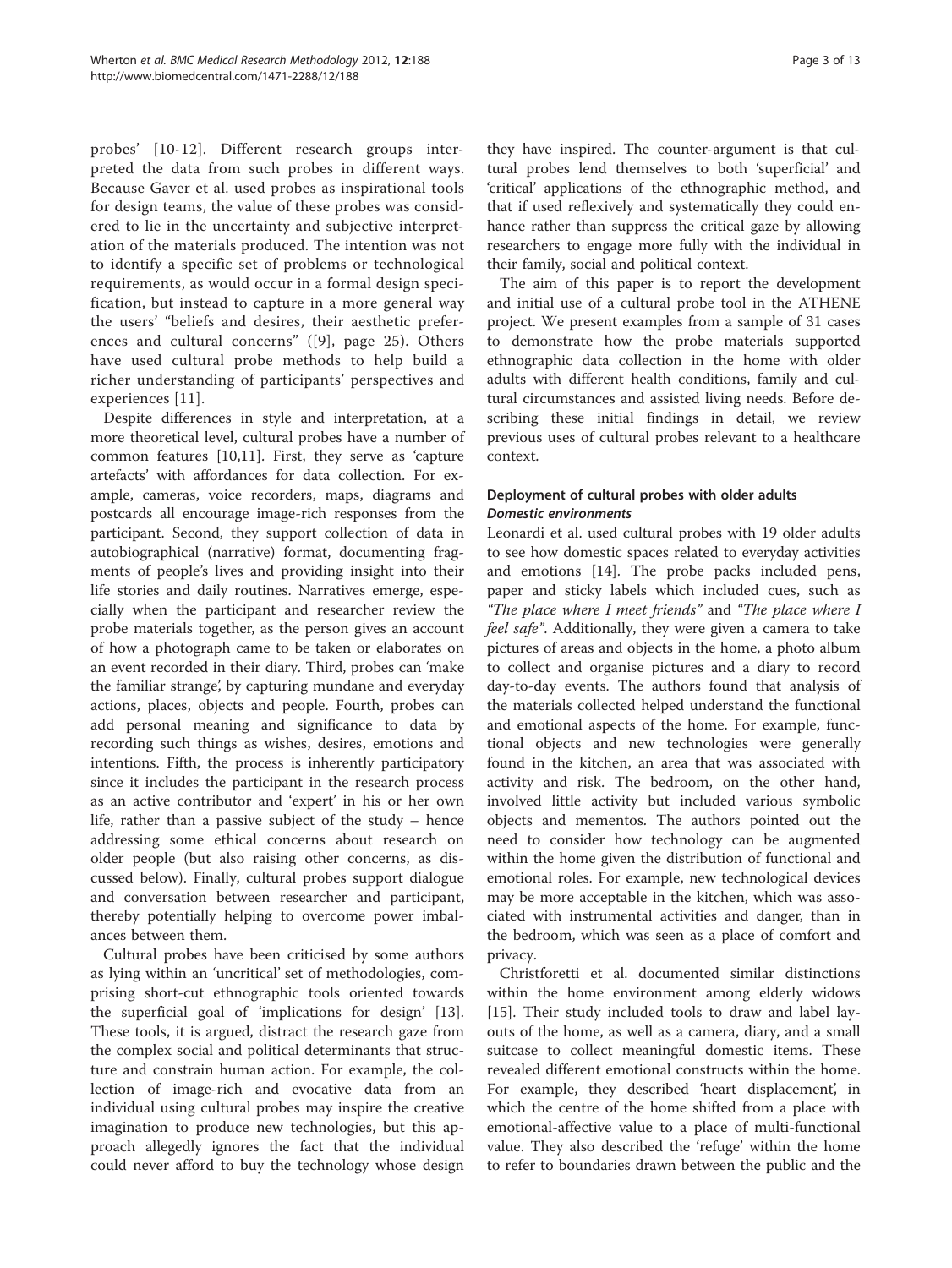private space. The bedroom was generally considered to be the most private and secure place in the home. This study highlights the close relationship between the spatial/physical and emotional/symbolic aspects of the home which could have a bearing on the adoption of new assistive devices or equipment within the home.

Other researchers have focused specifically on the use of technology and appliances within the domestic environment [[16,17\]](#page-12-0). Buchmuller et al. aimed to inform the design of a cordless telephone that met the needs and demands of older users. Cultural probe materials included a disposable camera with instructions (e.g. record locations where the handset was usually found, indicate areas where users did not want to be disturbed) [[17\]](#page-12-0). The accounts provided insight into where telephone base stations were positioned (e.g. hallways and dark areas of the home), how the telephone was moved around the home (e.g. left where daily housework is carried out or buried under post and newspapers) and problems (e.g. interrupted conversations as a result of empty battery). Example design requirements emerging from these insights included well-lit displays, illuminated keypads, ring tone volume control to make it easier to find and a visual and audio indication of the battery running low.

## Social networks and supports

Riche et al. deployed cultural probes to understand the supportive role of social networks [\[18\]](#page-12-0). Packs included a 'relationship map', in which participants placed labels of social contacts onto a set of concentric rings to indicate frequency of interaction, with most frequent contacts in the innermost ring. On the map, participants were invited to include details of each person (e.g. relationship, temporal, geographical and emotional importance). Analysis of interviews, observations and probe returns revealed the role of peer support behaviour (e.g. checkup calls and exchanging house keys for emergencies), 'awareness, rhythms and routines' (e.g. if neighbour had not left the house) and trade-offs between protecting privacy and accepting peer support. Pedell et al. focused on the role of domestic technologies in addressing social isolation [\[19](#page-12-0)]. They presented three older participants, identified as being socially isolated, with a Polaroid camera to take pictures related to social interaction, as well as a diary with cued phrases (e.g. "Today I feel lonely because..." or "Every day I..."). The authors described six needs of older people that emerged from a review of cultural probe materials: maintaining connections with other people, managing connections, education, reciprocity (be able to offer help as well as receive help), reminiscence, and independence.

Others have explored social interactions by incorporating probes into the everyday lives of the participants as

communication tools, and observed how users reacted and utilised them. Hutchinson et al. deployed a 'technology probe', the MessageProbe, as a communication tool among families [[20](#page-12-0)]. The probe consisted of a writable LCD tablet screen, which acted as a bulletin board for remote family members to send messages. This deployment involved 'seeding' technologies into families' homes to develop new ideas. Unlike conventional technology prototypes, which typically are close in form and function to the eventual finished artefact, a technology probe is deliberately simple (with only one main function), open-ended (with respect to use) and logs usage data. The authors reported how the probe revealed communication patterns, particularly with regard to coordination of activities (e.g. picking up children) and playful ways of creating remote awareness of each other.

## Health and assisted living

Crabtree et al. used cultural probes to explore daily living needs in sensitive care settings, including a hostel for former psychiatric patients, elderly participants living at home, and a person living with stroke [\[21](#page-12-0)]. The probe packs included disposable cameras, scrapbooks, 'visitor book', diaries, dictaphones and maps of the local area. The returns were used to prompt discussions in followup interviews to understand opportunities and requirements for ALTs. For example, diary entries illustrated the importance of routines related to medication and diet management, highlighting the need to minimise any disruption to existing patterns and routines when implementing technological supports. Axelrod et al. explored motivational issues among stroke patients to understand how pervasive health applications could support physiotherapist-prescribed home exercises [[22](#page-12-0)]. Participants were given a set of elicitation activities in a gift box. Each item was included to prompt participants to think about motivation. Example items included 'red letter day' cards for recording events, a wish list, a medal to trigger stories of achievement, a swimmer toy relating to struggle, card sorting of pastimes, positive and negative affect diaries and clay for modelling motivation related ideas. Discussions around the selected items were incorporated into a broader semi-structured home visit interview and tour of the home. The artefacts triggered discussions, which the authors felt would not have emerged otherwise. They also found that the ambiguity of the tasks broadened scope for conversations related to motivation.

In sum, the literature suggests there are a number of affordances of cultural probes that offer potential for capturing data relevant to ALT design, including what matters to people and why; the lived experience, physical limitations and emotional significance of the domestic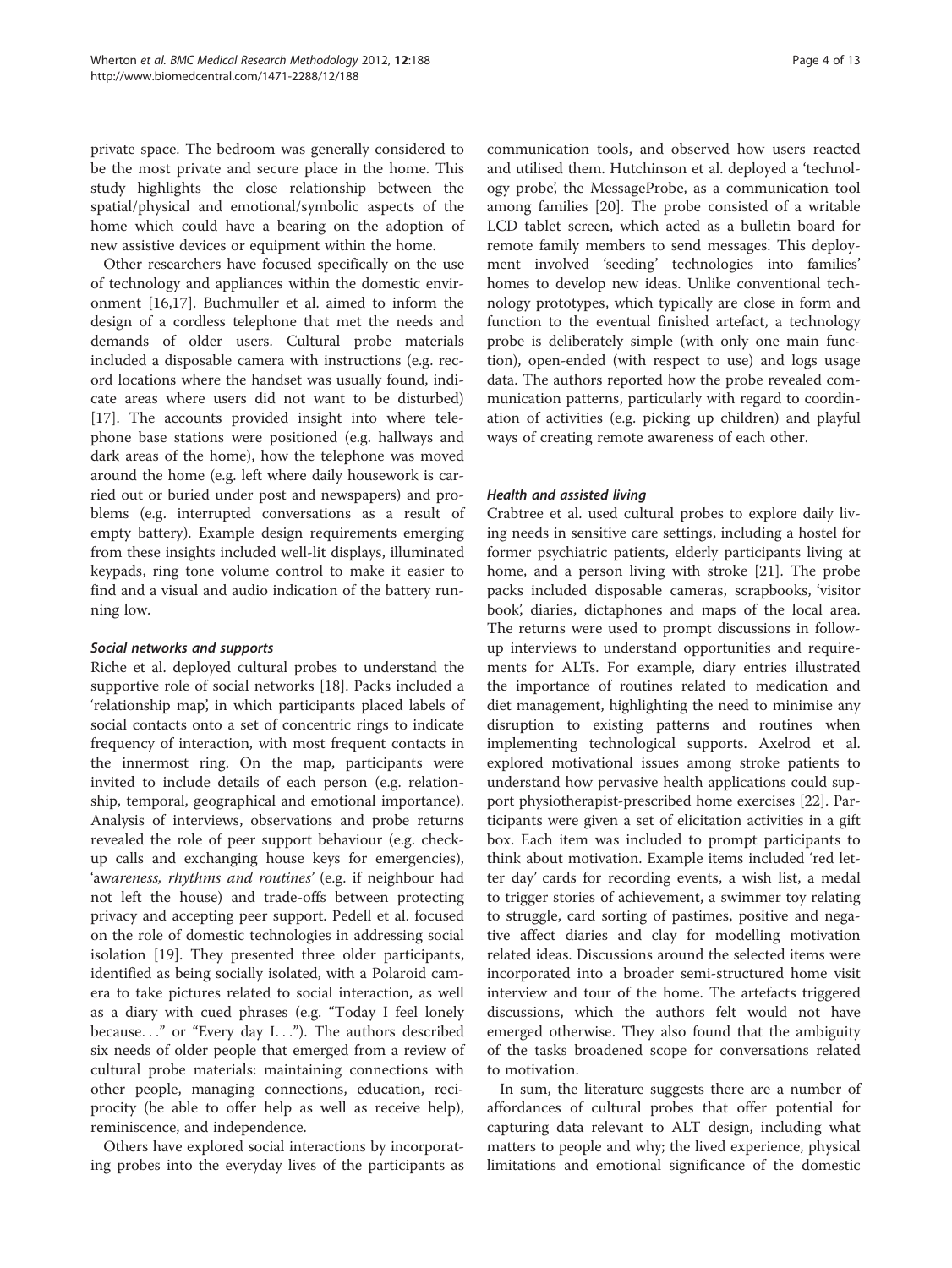space; what the key family/social relationships are and how these play out.

#### Method

#### Ethics and governance of the study

The study was part of the ATHENE project, funded by the UK Technology Strategy Board under its ALIP (Assisted Living Innovation Platform) call. Ethical approval was granted from Queen Mary University of London Research Ethics Committee (QMREC2011/38 1st June 2011), Harrow NHS Research Ethics Committee (11/LO/0737, 8th July 2011) and subsequent amendments.

The in-depth nature of the study raised particular challenges. The expectation that older participants with assisted living needs would be involved in the data collection process with the probe materials could place high demands on them, though other qualitative methods (e.g. open-ended interviews, home tour) could be equally demanding to someone with limited physical energy or cognitive capacity. When introducing the Home and Life Scrapbook, we emphasised that use of the probes was optional and they were free to choose what activities they wanted to do. Allowing choice was also important for guiding the interview towards issues most meaningful to participants. Similarly, we were flexible with interviews and visits, curtailing them if participants appeared fatigued or distressed.

Different issues arose across the different cases. For example, some were unable or unwilling to take photographs or complete any part of the Home and Life Scrapbook, whereas others wished to restrict the home tour to particular rooms.

All participants provided written consent before taking part. Written consent from a family carer was also provided for recruitment of any individuals whose ability to give informed consent was partially impaired due to cognitive impairment. In such cases the family carer was present during the interviews and provided advice on the participant's wishes and/or assistance with cultural probe activities.

All personal details and information collected during the interviews were kept confidential. The identity of the participant, and of any individual mentioned by them (e.g. family, friends, care staff ) were also annonymised. Data was pseudonymised at an early stage of data management and fictitious names used throughout publications and presentations.

## Participants

Thirty one participants (20 female, 11 male) aged 60-98, have taken part in the study to date. They were recruited either through an NHS hospital (16) or third-sector organisations (15) in London and Manchester. The inclusion criteria included anyone over 60 who self-classified

as having assisted living needs. Participants were purposively selected to present a range of health conditions and social care needs, including mobility needs, visual/ hearing impairment, chronic illness, cognitive impairment, mental health problems and social isolation. Participants were also selected to present a range of socio-economic, cultural and family settings.

The study included an initial sample of 31 participants. However, three of the participants could not carry out the third home visit involving the interview with the Home and Life Scrapbook. Table [1](#page-5-0) summarises the profiles of the remaining 28 participants. The sample included a range of health issues, including heart disease, stroke, chronic obstructive pulmonary disease, diabetes, Alzheimer's disease, falls, visual impairment and osteoarthritis. Seven participants were non-English speaking (three spoke Tamil, three Cantonese, and one French), requiring the interviews and Home and Life Scrapbook materials to be translated.

#### Procedure

Each participant was visited on at least three occasions (one participant had a series of shorter visits as this person became easily fatigued). On the first visit, we explained the purpose of the project and asked the participant to consider taking part; we left an information sheet with them. On the second visit, we conducted a semi-structured interview focusing on routines, health, social networks and technology use. At the end of the interview, we presented the Home and Life Scrapbook and camera and went through each suggested activity in turn, emphasising that they could choose which, if any, to complete. On the third visit (approximately one week later) the researcher and participant reviewed and discussed the digital photos and scrapbook content together. Following the interview, we conducted a 'home tour', in which the participant showed us different areas of their home to prompt further discussion about what they did and problems they faced.

The Home and Life Scrapbook consisted of an A4 booklet (Arial font size 18) containing seven activities (see Table [2](#page-5-0) for a summary of activities) to help capture information on physical, emotional, social and environmental factors related to health and independence at home.

Participants were presented with the scrapbook along with a digital camera and a guide booklet to remind them how to use the materials. The first page of the guide read:

"This booklet explains how you might record your thoughts, ideas and things that happen in the next week or two. This will help us find out more about you and your everyday life. But you don't have to do any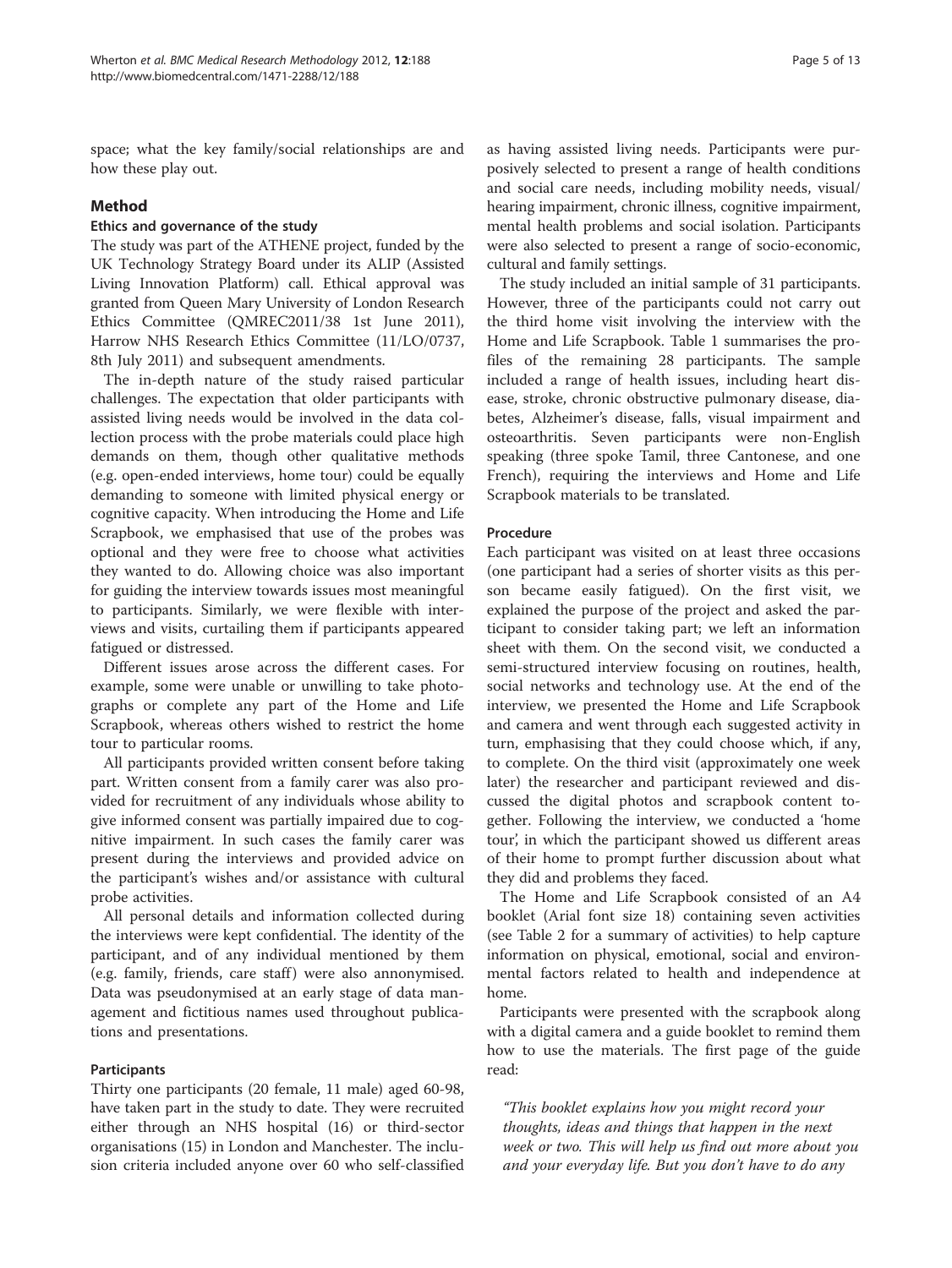| Participant Sex Age |   |    | <b>Ethnicity</b>          | Language  | Main diagnoses/symptoms                                                                                     |
|---------------------|---|----|---------------------------|-----------|-------------------------------------------------------------------------------------------------------------|
| Rhoda               |   | 75 | White British             | English   | COPD; Heart disease; Type 2 diabetes; Sleep apnoea                                                          |
| Vera                | F | 85 | White British             | English   | Stroke; Falls                                                                                               |
| Nadine              | F | 90 | Asian other               | French    | Stroke (left sided weakness); Osteoporosis                                                                  |
| Ravanan             | M | 76 | Asian other               | Tamil     | Type 2 diabetes; Hormone deficiency; Neck, shoulder and back pain                                           |
| Thennan             | M | 74 | Asian Indian              | Tamil     | Type 2 diabetes; Pain (back, legs)                                                                          |
| Tisha               | F | 72 | Asian Indian              | Tamil     | Heart disease; OA; Type 2 diabetes; Obesity                                                                 |
| Colin               | M | 82 | White British             | English   | Parkinson's disease; OA; urinary incontinence; falls; gout                                                  |
| Anne                | F | 84 | White British             | English   | Alzheimer's disease                                                                                         |
| Jasmine             | F | 71 | <b>Black</b><br>Caribbean | English   | Stroke (old); Falls; Anxiety and panic attacks; Pain (back)                                                 |
| Pierre              | M | 73 | <b>Black African</b>      | English   | Falls; Dizziness; Impaired vision, OA; Pain (shoulder)                                                      |
| George              | Μ | 90 | <b>Black</b><br>Caribbean | English   | Falls; Hypertension, Weakness in legs; Mild cognitive impairment                                            |
| Geraldine           | F | 98 | White British             | English   | Alzheimer's disease                                                                                         |
| Bilal               | Μ | 70 | Asian Pakistani           | English   | Stroke; OA                                                                                                  |
| Elsie               | F | 82 | White British             | English   | COPD; OA; Falls                                                                                             |
| Feng                | M | 82 | Asian Chinese             | Cantonese | High blood pressure; Impaired hearing                                                                       |
| Ping                | F | 81 | Asian Chinese             | Cantonese | Pain (arms and legs); Difficulty breathing                                                                  |
| Molly               | F | 77 | White British             | English   | Blind (macular degeneration); High blood pressure                                                           |
| Ruby                | F | 79 | Black<br>Caribbean        | English   | Visual impairment (blind right eye); OA; Falls; Depression                                                  |
| Neville             | M | 84 | White British             | English   | Glaucoma; cataract surgery; OA                                                                              |
| Betty               | F | 86 | White British             | English   | OA; Hiatus hernia                                                                                           |
| Samuel              | M | 81 | <b>Black</b><br>Caribbean | English   | Mild cognitive impairment                                                                                   |
| Magda               | F | 88 | White Other               | English   | Mild cognitive impairment; Heart failure; Rheumatoid arthritis; Visual impairment (macular<br>degeneration) |
| Florence            | F | 91 | White Other               | English   | OA; Migraine; Leg oedema                                                                                    |
| Shuang              | F | 60 | Asian Chinese             | Cantonese | Depression; Urinary incontinence; Dizziness; Asthma                                                         |
| Ella                | F | 94 | <b>Black</b><br>Caribbean | English   | Falls; OA; Depression                                                                                       |
| Nina                | F | 61 | White British             | English   | Diabetes; Pain (back and legs)                                                                              |
| Evelyn              | F | 78 | White British             | English   | Type 2 diabetes; OA; Neck pain                                                                              |
| Kate                | F | 80 | White British             | English   | Polio; Visual impairment;                                                                                   |

<span id="page-5-0"></span>Table 1 Summary of participant characteristics (all names are pseudonyms)

## Table 2 Summary of the Home and Life Scrapbook activities

| <b>Activity</b> | <b>Description</b>                                                                                           |
|-----------------|--------------------------------------------------------------------------------------------------------------|
| Camera          | Digital camera to take photos during the week                                                                |
| Maps            | Drawings to show relationships with people, places and objects                                               |
| Lists           | Lists of what they like/dislike, what concerns them and what they are comfortable with.                      |
| Wishes          | Three things they would like to improve or change about their lives                                          |
| Body outline    | Drawing onto a body outline to indicate symptoms or impairments (e.g. pain, discomfort, weakness or decline) |
| Home plan       | Room layouts to indicate spaces and objects related to daily routines and health                             |
| Diary           | Activities and events they choose to record over one week                                                    |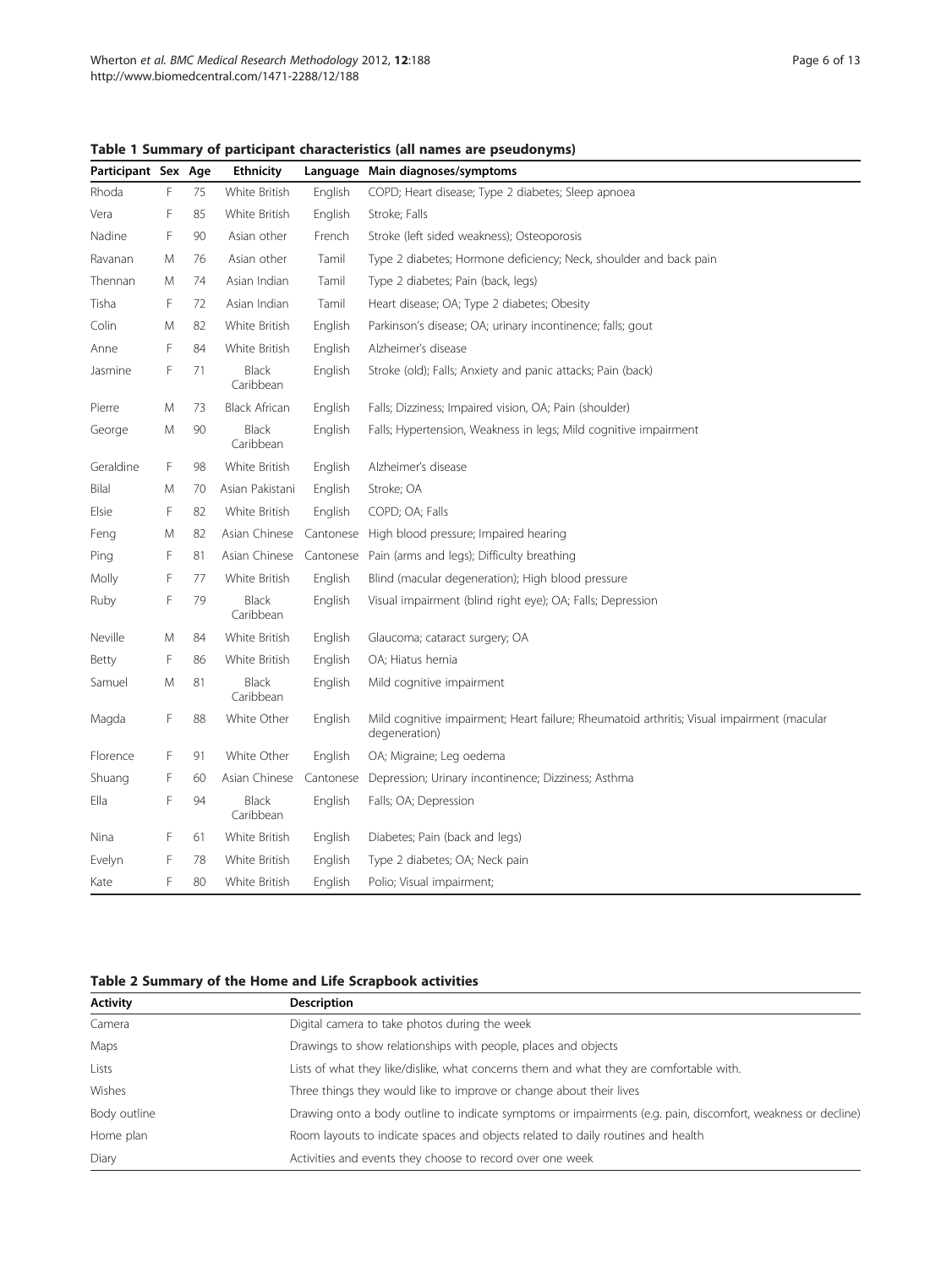of them. You should complete as much or as little as you like."

## Digital camera

This activity was included to encourage participants to record significant events and encourage them to think about aspects of the home or outdoors that were important to them. It was emphasised that they could take any pictures they wanted. As has been done in previous studies, suggested photos were included in the guide booklet [[9](#page-11-0)]. These suggestions were intended to indicate the broad scope of images that could be taken, including "People you meet", "Special places or things", "Things you like to see", "Things you do not like to see", "Things you enjoy", "Things that frustrate you", and "Places and things related to your health".

## Maps

Three separate pages were included for participants to draw a map to indicate their relationships with places, people and objects. Each page included a shadow silhouette in the centre of the page with 'Me' written underneath, representing the participant. The instructions were to use this page to draw or write the places/people/ objects important to them. Visual materials have previously been used to explore the role of social supports [[18\]](#page-12-0). However, we were also interested to understand how the physical environment had a bearing on participants' health, independence and quality of life.

## **Lists**

Four separate sections were included for participants to write down 'likes', 'dislikes', things they were 'comfortable with' and things they were 'concerned about'. This was to encourage them to think about the positive and negative aspects of their life. This activity was left openended to maximise scope of conversation during the interview.

## Wishes

Similar to previous work involving older adults with assisted living needs [\[22](#page-12-0)], we included a wish list for participants to write down three things they wanted to change or improve about their life. This activity was open-ended in terms of the topics related to each list, but was limited to three items in order to direct the interview towards priority issues. It comprised three sections starting with the phase "I would like...".

#### Body outline

The outline of a body was included for participants to draw or write on to indicate areas where they experienced symptoms, pain, discomfort or decline. This was included to encourage participants to think about their health and guide discussions about how their health issues disrupted or impeded what they wished to achieve in everyday life.

## Home plan

A blank page was included for participants to draw various rooms of the home, indicating any objects they used and activities they performed. They were also instructed to indicate health related objects or activities within these rooms. Previous studies have found this approach useful to capture daily routines and meaning attached to domestic environments [[14](#page-11-0),[15](#page-11-0)]. We included this activity to encourage participants to think about aspects of the domestic setting that had a bearing on their ability to perform daily tasks and manage their health.

## **Diary**

A diary was included at the back of the booklet to record chosen activities, routines and events during the week. There were seven pages with three sections for morning, afternoon and evening. Similar to the diary prompts used by Pedell et al. [[19](#page-12-0)], each day included the questions: "What did you like about today?" and "How could today have been better?" These cues were included to encourage participants to reflect on different aspects of the day and think about what events affected them in both positive and negative ways.

## Findings

The main part of this section presents the detailed insights concerning how the Home and Life Scrapbook supported the collection of ethnographic data from people with multiple and diverse physical, cognitive, social and practical needs in the home setting. The findings provided insights into the usefulness of cultural probes to provoke dialogue and elicit information related to features and routines within the domestic environment. Overall, the cultural probe methodology generated rich information to inform how ALTs might fit into the home (or not) and the implications for wider sociotechnical networks (lay, commercial and professional) needed to support their effective use. The findings also generated information at a more theoretical level (and from a more critical perspective) on the complex external structures, interactions and interdependencies that complicate the introduction of health and social care technologies into the home. These include the regulatory and legal constraints within which the NHS and social services operate; social expectation of 'patienthood' in a technology-supported health service; commercial influences on ALT manufacture, installation and support; and changing social and demographic patterns of informal care relationships. The range of responses to the probes also highlighted that they were more useful in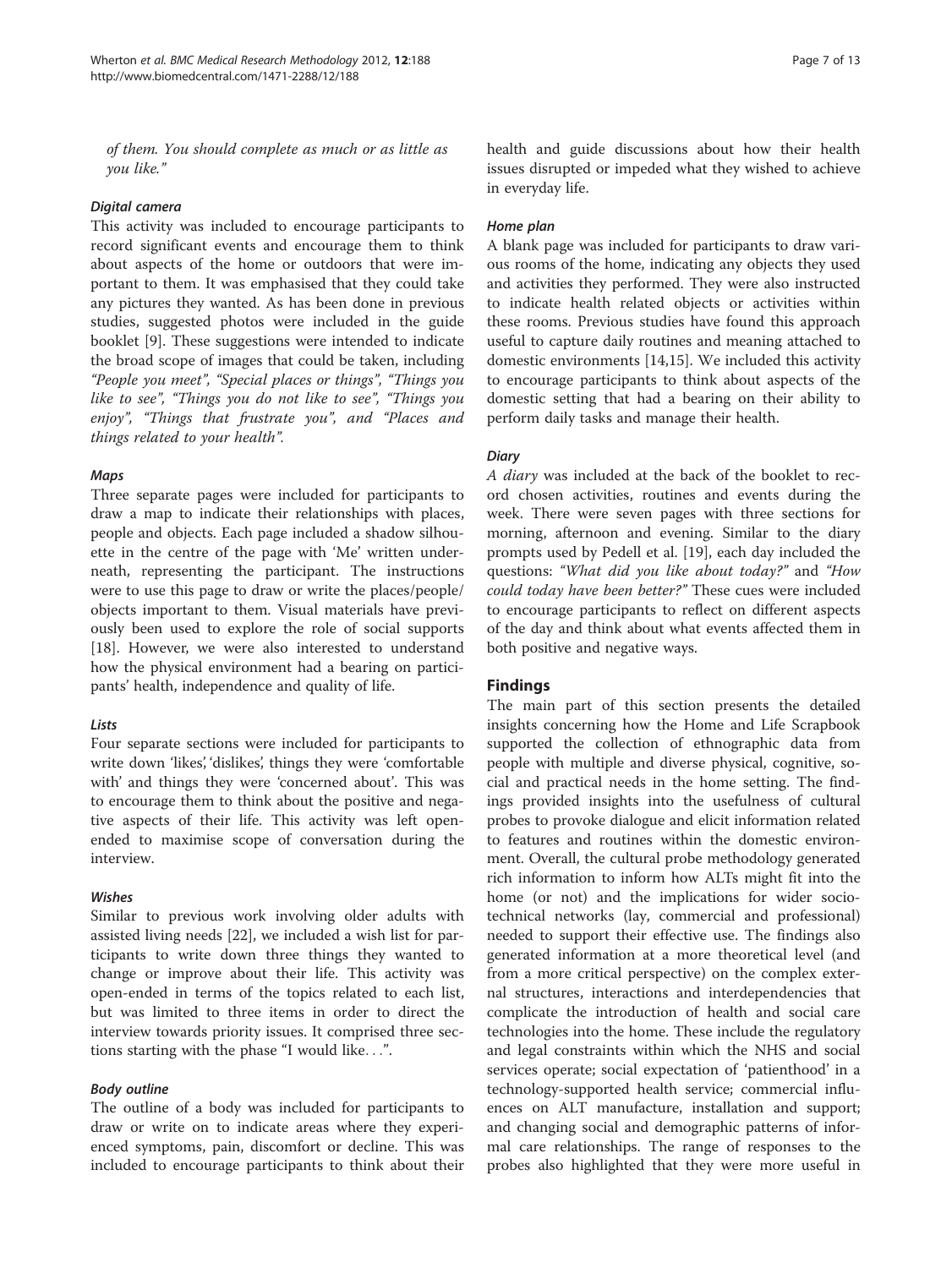some individual settings than others, and suggested future directions for developing the method.

#### Responses to probe activities

There was a heterogeneous response to the Home and Life Scrapbook across cases. Twelve participants did not use the activities. For many this was due to difficulties writing, drawing and holding the camera, caused by physical or sensory impairment (e.g. arthritis severe tremor and impaired vision). Some also felt that they were too fatigued or could not find time to use it (e.g. care demands, stress, managing their health). For example, one participant (Vera) did not use the probe materials due partly to a neurological condition which affected drawing, writing and the use of the camera and partly because she was anxious about numerous hospital appointments and home care packages following a recent fall. In another case, the participant (Nadine) was easily fatigued following a stroke, making it difficult to engage with the probe activities in her own time. However, in all 12 cases these participants underwent the home visit interviews and home tour.

Nine participants chose to use just one activity (Tisha, Bilal, Ruby, Shuang, Neville, Molly, Everlyn, Magda and Nina) themselves or with a family member. This was most commonly the digital camera. One participant (Tisha) used the digital camera but did not complete any activities in the booklet due to literacy problems. Another participant, (Bilal) was initially unable to use the scrapbook and camera due to limited movement in his hands following a stroke. However, he regularly used a touch screen tablet computer, and so this was used to record his 'wishes' items.

The remaining seven participants (Rhoda, Ravanan, Thennan, Colin, George, Elsie and Betty) completed nearly all activities, though they varied in how and to what extent they used the probe materials. All used the digital camera, maps and body outline. Six participants completed the diary, lists and wishes. However, only two completed the home plan drawing, which appeared to be too demanding for our participants. Although home plans have been used successfully in previous studies, the activity was a more central component of the research in those cases; fewer additional activities were included and participants did not have multiple physical or cognitive impairments [[14,15\]](#page-11-0). In our study, the home tour appeared to be a more useful and acceptable way to prompt discussion about the use of spaces and objects within the home. On these tours, for example, one participant (Nadine) showed the researcher a jam jar lid, which she had taped over a telecare alarm unit located by the front door. This was done because the alarm button had been repeatedly knocked by people walking through the door, triggering a false alarm. Another participant (Rhoda) expressed negative meanings attached to various health devices in her bedroom. She planned to move the devices behind the bed, out of vision, as they reminded her of her poor health.

#### Using the home and life scrapbook

The digital camera was the most commonly used probe activity across the sample. Most participants took a range of photos that conveyed detailed information about the meaningful aspects of the home (e.g. family photos, ornaments, appliances, pets, pictures of deities), routines outside (e.g. walking to church, the park), social encounters (e.g. visitors and club members) and places they visited (e.g. shops, church, temple, community centre). When reviewing images, we asked what was happening in the picture and why the picture had been taken. Reviewing the photos together on the camera display screen felt more like an informal and power-neutral encounter, in which participants typically spoke more openly and freely than in the initial interview. The images themselves also conveyed more information and provided new avenues for conversation.

For example, one Tamil participant (Thennan) captured various images inside his local community centre, including the library, seminar room and staff at the centre. Discussions about the images highlighted the key role of the centre as a social and material resource. When the researcher pointed out the row of computers in the background of one photo, the participant went on to talk about the barriers of learning to use computers. Computer classes were provided at the centre, but he could not fit these around his existing routines, which included managing the home, various time-consuming activities around his own health and also providing daily care and support to his wife. He also commented that he could not ask his children to teach him computer skills as he felt they had their own work and home commitments.

For another participant (Ravanan) the camera acted as a memory aid. During the initial interview, he appeared to have a very limited social network. However, when reviewing his photographs there was a picture of him at a friend's house. This led to discussion about an enjoyable part of his daily routine in which he and his wife walked the friend's child to school and the importance of a long-standing friendship with this family.

The relationship maps prompted participants to reflect on what people, places and objects were important to them outside of the interview setting. One participant (Rhoda) had a number of chronic health conditions and limited mobility. She drew a 'places map' that related to locations for face-to-face social interaction (see Figure [1](#page-8-0)). This included routine visits to the local shop, even if she did not need to buy anything. As she said when reviewing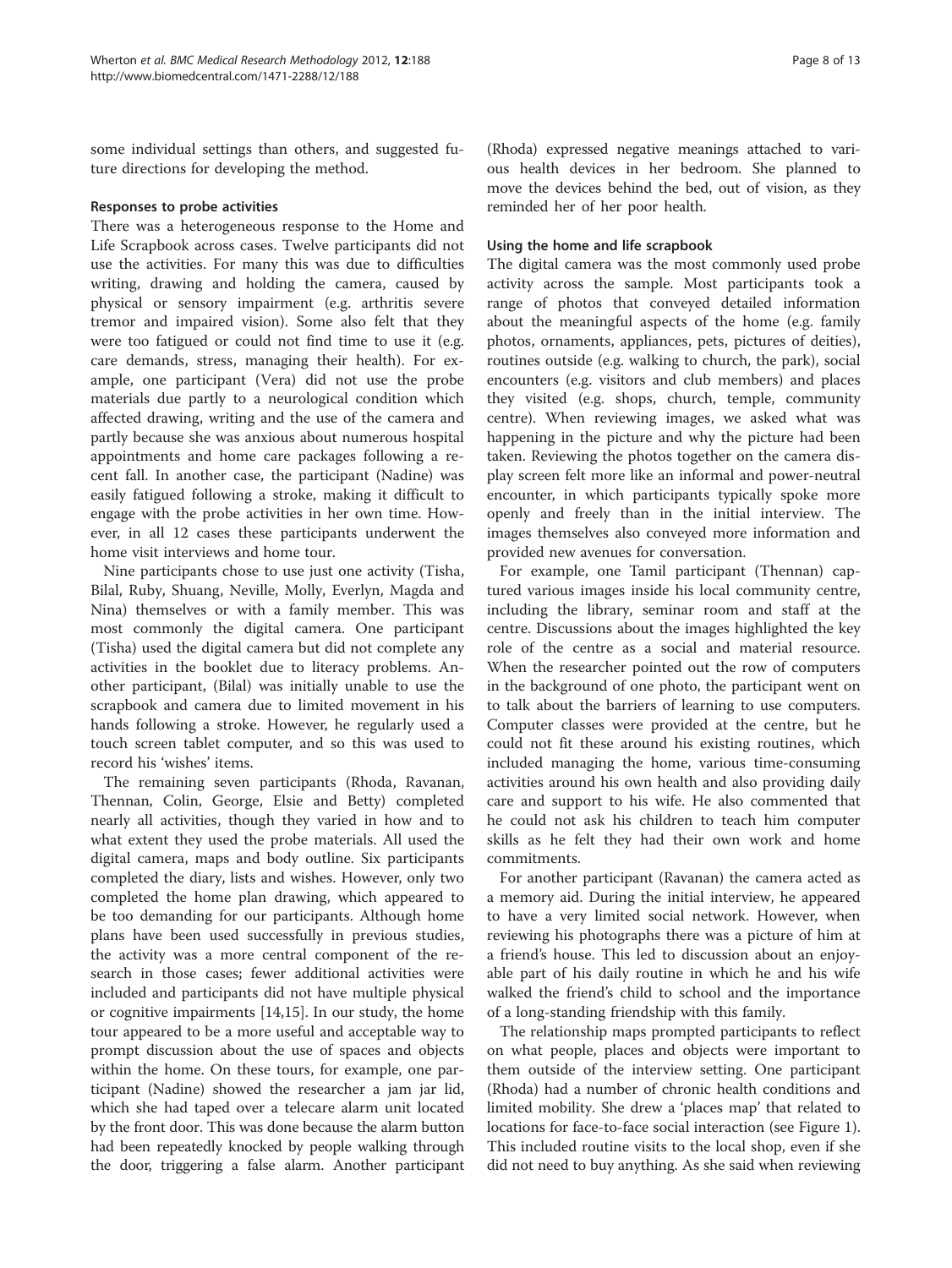FRONT D ADALI-

> DANGTH Y OUS

<span id="page-8-0"></span>Burnt Hy CHILDRES



Me

The visual representation afforded by the map component of the cultural probe also helped Rhoda communicate complex relationships. Her 'people map' revealed distinctive roles of each individual and the varying types and levels of support they provided. She indicated that one daughter had taken on the main carer role (for example, this daughter undertook daily check-in visits, personal care and supported her to use assistive devices provided by health and social services). Rhoda's second daughter did not provide instrumental support; instead, her role in the family was to take her out shopping. This daughter also bought gifts for her mother. The third daughter provided limited assistance due to commitments with work and carer responsibilities for another disabled relative. The visual representations drawn by Rhoda helped the researcher follow discussions about complex relationships in more detail, and consider how they related to Rhoda's health and social wellbeing. Similarly, Colin used the 'people map' to represent levels of support by the family. He used proximity from the centre point to indicate geographical distance between his social contacts, which facilitated discussion around

the relative levels of support provided by his children (Figure 2).

At a more theoretical level, these finding helped us develop a framework for considering the different roles and routines within the family. Not only do relatives engage in different ways, and at different levels, with an older person's assisted living needs, but families may develop sophisticated division of labour in this regard which is hard to tease out but which has significant implications for embedding ALTs within the care network. This finding has implications for ALT service providers, particularly with regard to the involvement of informal social networks when providing ALT solutions.

The 'lists' activity was included to encourage participants to think about positive and negative aspects of their lives. Its opened-ended nature broadened scope for discussion, highlighting indirect influences on health. For example, Thennan listed "property at home" and "mortgage" as concerns. During the discussion that followed he described how these worries occupied his mind, distracting him from other domestic and health related activities: "Because of this I keep forgetting important things, hospital appointment. I go there and they say there was no appointment and I don't know whether I forgot the previous appointment or not". This highlighted how Thennan's ALT use is overshadowed by significant financial (and resulting emotional) stress, and also at a more theoretical level how ALT acceptance and use must be considered in relation to the social determinants of health and, in particular, the pervasive impact of material poverty.

The lists also guided the interviewer towards key areas for investigation. For example, Colin included issues related to caring for his wife with dementia on his list of concerns. This included the "wanderings in her head", which opened up discussion and led directly into what technologies could support him, and how his existing

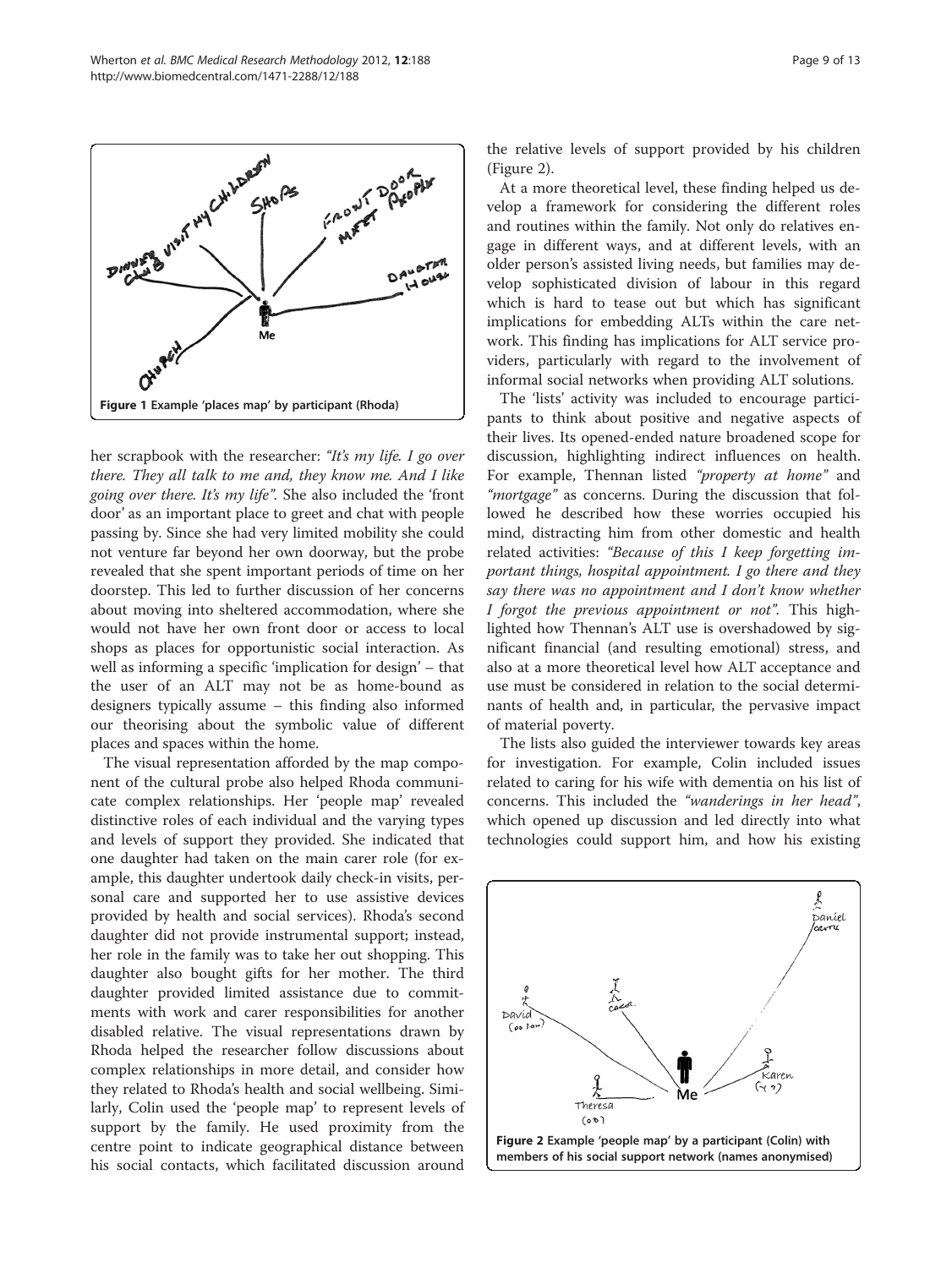provision was inadequate. He had a telecare personal alarm provided for his own safety. However, his main concern actually related to the safety of his wife, particularly her risk of falling when getting up during the night. This highlighted the need for detailed assessment and greater personalisation of ALTs provided.

The 'three wishes' activity helped explore what participants wanted, as well as what they needed. Responses ranged from specific issues, such as "able to breathe better", to broader desires, such as "visiting places" (remaining active), "be able to stay in my own flat" (ageing in place) and "able to help orphans" (reciprocity). Others have previously emphasised the important difference between needs and wants when designing assistive technology, particularly with regard to the aesthetics of the design [[23](#page-12-0)]. In this study, asking participants to think about what they wanted provided further insight into factors that impacted their quality of life, and opportunities for support. For example, Bilal indicated in his wish list that he would like to be able to go for a walk alone every morning. He had difficulty walking and a fear of falling, and so activity outside was limited to a short walk around his block of flats with a relative. This opened up discussion about his telecare pendant alarm, which only worked within the home. He feared that nobody would help him up if he fell outside, and felt he would benefit more from an alarm that was not limited to indoors.

The 'body outline' component of the probe supported discussions around cognitive and physical issues, particularly with participants suffering from multiple conditions. Using the body outline, Rhoda confirmed many of the physical symptoms that had already been discussed in the interview. However, she also indicated being "forgetful sometime" as having an impact on her life (Figure 3). Rhoda's spontaneous recording of her memory lapse on the body outline provided the researcher with a ready opportunity to discuss this sensitive topic and how it affected Rhoda's life. She admitted that although she did not have major cognitive problems, occasional memory lapses did cause her additional stress and anxiety (e.g. remembering if she had switched off the cooker or taps once she had gone to bed). In combination with other health issues (e.g. limited mobility and managing diabetes) this mild memory problem caused significant difficulties and concern. Most memory devices focus on prompting prospective memory (e.g. remembering medication or an appointment). In this case, the solution would need to address anxieties related to retrospective memory in order to provide constant reassurance and reduce stress. At a more theoretical level, this prompted us to consider the complex interaction between multiple sub-clinical conditions such as mild memory loss, mild anxiety and various physical limitations on both



the design of ALTs and also the support needed to use them.

Another participant (George) had drawn along the outside of the body and wrote "I feel tired and worn out" across it, which was how he was feeling when using the scrapbook (Figure 4). This opened up a new line of discussion about the occurrence of his low moods, particularly following poor sleep. This guided the interview towards the psychological factors that influenced his

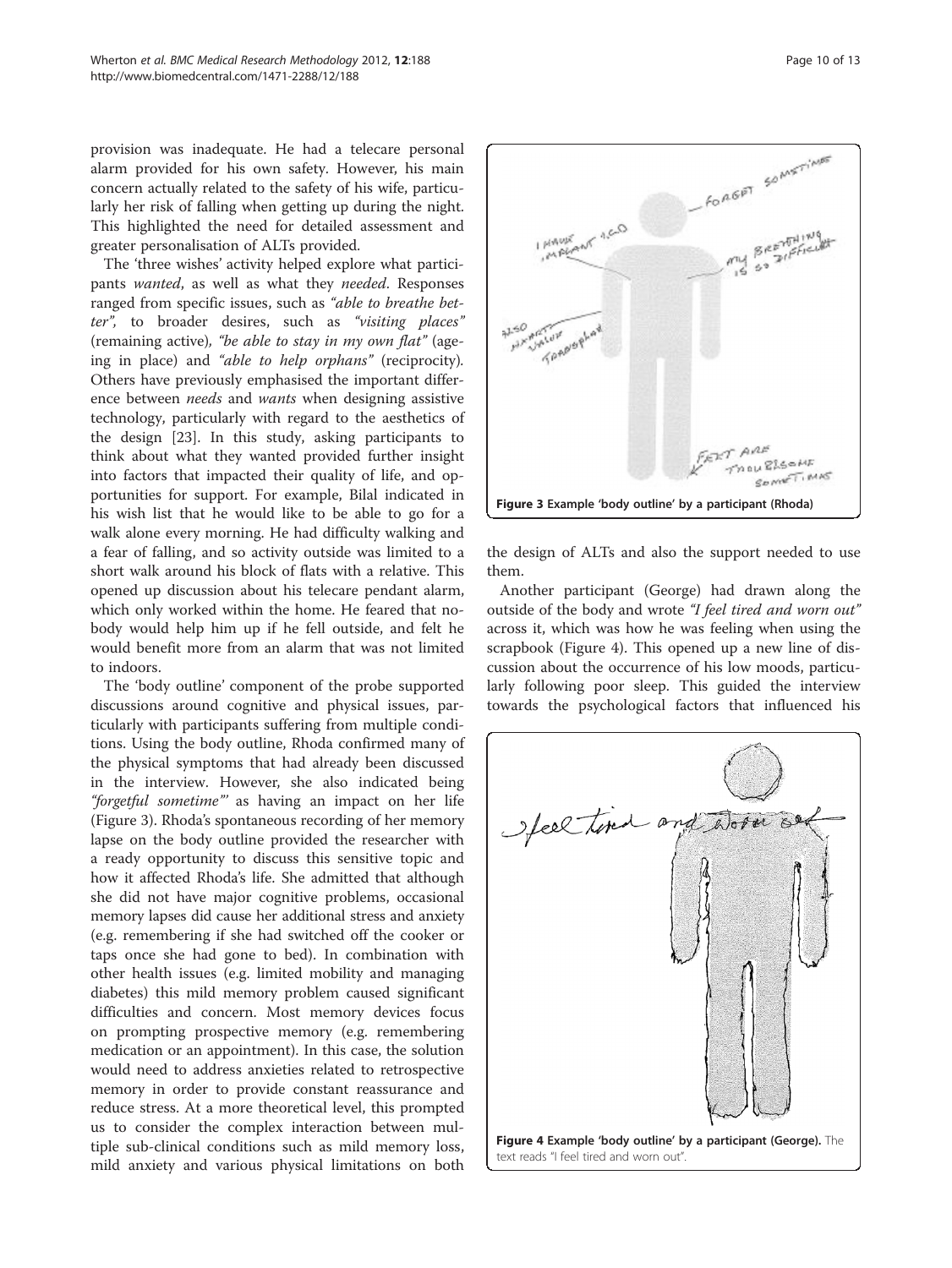independence and quality of life, and how this would change over time. Problems of apathy, or lack of motivation, raise important challenges for embedding ALTs into domestic routines, particularly devices designed to help patients monitor and manage their own conditions and health behaviours. This example also demonstrated the value of using cultural probes to capture subjective accounts and experiences in situ. It is likely that this topic of conversation would not have arisen spontaneously during a conventional research interview, as the participant's mood had lifted by the time the researcher arrived to his home.

The diaries provided insight into the structure of the day and the importance of daily routines. Diary entries from Ravanan suggested that each day was exactly the same. This was something he said he was happy with and wanted to maintain in order to manage his diabetes. Rhoda's diary revealed that she had a set morning routine (breakfast, washing, dressing and medication) and evening routine (neighbour visits for chat and television) However, as she had limited mobility and was unable to do housework, it was in the middle of the day that she needed to find things to occupy her time when at home, such as doing crosswords. She commented, however, that these often led to her falling asleep unintentionally, which she believed contributed to her poor sleep during the night. These contrasting examples showed that people may choose to live their lives in a way that accommodates the (sometimes subtle) demands placed on them by chronic illness or disability – and, conversely, that their lifestyle choices may unintentionally exacerbate these illnesses. Analysis of a person's 'illness needs' (and hence ALT needs) cannot meaningfully occur in isolation from their wider living patterns.

The diary entries also captured specific events that would be difficult to obtain through direct questioning in an interview. For example, during the first interview, Colin reported very few difficulties caring for his wife who had dementia. He appeared reluctant to express his concerns face-to-face with the researcher. However, when writing in the diary he described a series of incidents in detail, in which his wife kept getting up during the night. This led to further discussion about how he could benefit from telecare to provide reassurance and peace of mind. One example diary entry read: "Kept awake most of night, Wife playing about. Keeps getting out of bed....Catheter disconnected 3 times during the night. Not much sleep."

The daily prompts ("What did you like about today?" and "How could today have been better?") also indicated aspects of the day that had a positive or negative impact. Rhoda added on one of the days that she liked 'meeting people at the clinic' during a routine hospital visit. In this case, the social benefit made Rhoda's trip to hospital a positive experience – a factor which is likely to influence negatively her acceptance of remote assessment. At a more abstract level, this finding prompted us to consider the social as well as biomedical meaning of clinical encounters and the extent to which these are not mirrored in ALT design.

## Cultural probes in use

Literature published to date on cultural probes has tended to focus on the probes themselves, describing the different components and giving examples of design situations in which they were or could be used. These papers have devoted rather less attention to the probein-use – for example, they give little detail on the usefulness of these tools or participants' responses to them [[11,12\]](#page-11-0). This paper documents how the probe materials supported home visit interviews related to features and routines within the domestic environment in order to inform how ALTs, such as telecare and telehealth, might fit into the home.

First, consistent with previous work using cultural probe methods with older adults [\[21](#page-12-0)], we found that the probe materials promoted dialogue between researcher and participant, and engaged participants in discussions about their circumstances and needs. Photo sharing was particularly effective in reducing formality, and allowed participants to lead discussions. This was most evident with limited English speaking participants. As visits to these required a translator, it was difficult to establish conversation flow during the initial interview. However, when reviewing the scrapbook the various visual materials and prompts gave them more freedom to set the agenda, elaborate on topics and initiate new lines of conversation. The probe materials were particularly helpful when having conversations with non-English speaking participants through an interpreter.

Second, by keeping the probe materials at home for a week, participants were able to reflect on their daily lives and capture events and experiences in situ. The openended nature of the prompts helped broaden scope for discussion. This helped elicit subtle but important issues that would inevitably have been overlooked during an interview. In this respect, it was important that the tool cued people to think both positively and negatively, and not just ask about what problems people had.

Third, the probes acted as a memory aid for participants to recall their personal routines and key events and also capture the subjective elements of these experiences, helping them to participate more effectively in subsequent conversations with the researchers and so rise to the challenge of becoming a 'co-producer' of ALTs.

Finally, the visual materials provided a means for 'cognitive offloading', helping to communicate complex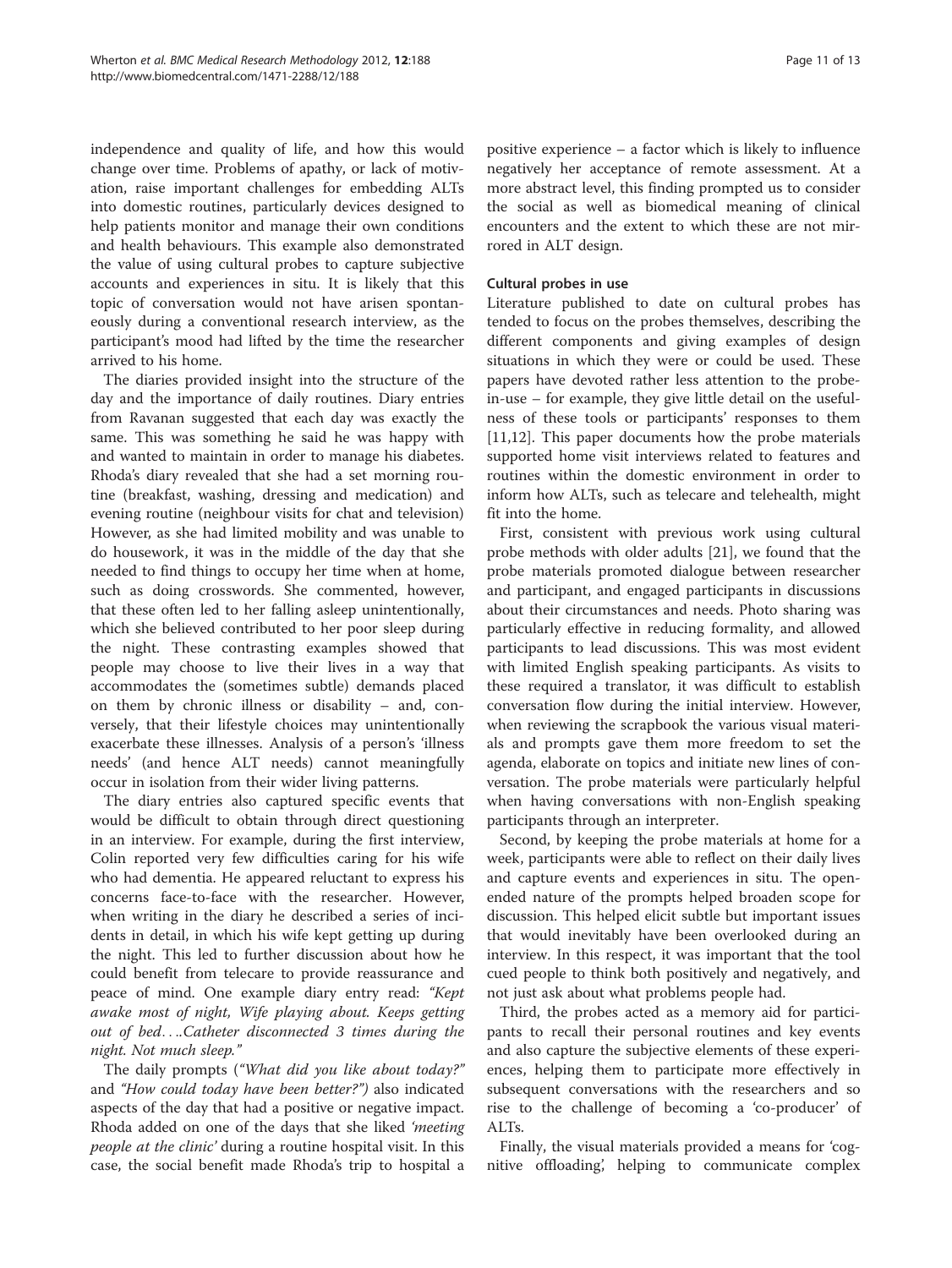<span id="page-11-0"></span>aspects of daily living. The 'people map' was particularly useful in communicating social network structures and helping the researcher follow the participant's account of members within their network and tease out the various roles and interdependencies of members within it.

#### Conclusions

This study has shown that cultural probes are a useful tool to help gain insight into the rhythms, meanings and social influences within the home, and thereby inform the development of ALTs and facilitate a co-production approach to delivering them.

Whilst we have not yet completed a detailed theorisation of our data, the preliminary descriptive findings reported here suggest that cultural probes appear able to assist research that goes beyond technology design and considers (for example) the social determinants of health, the cultural embedding of technology needs and the complex institutional relationships that exist between social actors. Cultural probes appear to have potential to capture small-scale (and seemingly idiosyncratic) details about people's lives, which can inform a critical ethnography of the macro and meso social structures (economic, cultural/kinship, institutional) within which the lived experience of illness and ageing is inevitably nested. For example, Rhoda's 'people map' and the conversation it prompted about the different roles of her adult children and her concerns about troubling them allowed us to 'zoom out' and consider meso-level issues such as the web of relationships within the family and macro-level issues about the social expectations of adult children in contemporary society.

An important finding of this study was that participants with major physical and/or mental impairments, and especially those with multiple co-morbidities, found the use of cultural probes impossible or unacceptable. More work is needed to establish how cultural probe tools can be developed so that they are more accessible to people with physical or sensory impairment (e.g. by using a shortened version with people likely to fatigue easily, or using electronic devices as in the example of Bilal above).

We are now beginning to explore how older people and their families can work directly with ALT sector stakeholders in the co-production of fit-for-purpose ALTs. We anticipate that the future outputs of the ATHENE study will include not only a set of 'implications for design' but also a more academic critique and extension of existing theoretical approaches to ALTs.

#### Abbreviations

ALT: Assisted living technology; NHS: National Health Service.

#### Competing interests

The authors declare that there are no competing interests.

#### Authors' contributions

All authors made substantial contributions to the design of the study JW, PS and SH made substantial contributions to data collection. All authors have made substantial contributions to data interpretation. All authors have read and approved the final manuscript.

#### Acknowledgements

We thank the members of the ATHENE steering group who provided feedback on study design and the participants and their families for the time and effort they gave to the study. The study was funded by the Technology Strategy Board under its Assisted Living Innovation Platform. Two reviewers provided helpful comments on an earlier draft of this paper.

#### Author details

<sup>1</sup> Centre for Primary Care and Public Health, Barts and the London School of Medicine and Dentistry, London, UK. <sup>2</sup>Newham University Hospital, Barts Health NHS Trust, London, UK.<sup>3</sup> Manchester e-Research Centre, Arthur Lewis Building, University of Manchester, Manchester, UK. <sup>4</sup> Lancaster University, Lancaster, UK. <sup>5</sup>gdewsbury, gdewsbury.com.

#### Received: 6 July 2012 Accepted: 16 December 2012 Published: 20 December 2012

#### References

- van Dieren S, Beulens JW, van der Schouw YT, Grobbee DE, Neal B: The global burden of diabetes and its complications: an emerging pandemic. Eur J Cardiovasc Prev Rehabil 2010, 17(Suppl 1):S3–S8.
- 2. Cruz-Jentoft AJ, Franco A, Sommer P, Baevens JP, Jankowska E, Maggi A, Ponikowski P, Rys A, Szczerbinska K, Michel JP, Milewicz A: Silver paper: the future of health promotion and preventive actions, basic research, and clinical aspects of age-related disease-a report of the European Summit on Age-Related Disease. Aging Clin Exp Res 2009, 21:376–385.
- 3. Greenhalgh T, Hinder S, Stramer K, Bratan T, Russell J: Adoption, nonadoption and abandonment of an internet-accessible personal health organiser. BMJ 2010, 341:c5814.
- 4. Takahashi PY, Pecina JL, Upatising B, Chaudhry R, Shah ND, Van Houten H, Cha S, Croghan I, Naessens JM, Hanson GJ: A randomized controlled trial of telemonitoring in older adults with multiple health issues to prevent hospitalizations and emergency department visits. Arch Intern Med 2012, 172:773–779.
- 5. Steventon A, et al: Effect of telehealth on use of secondary care and mortality: findings from the whole system demonstrator cluster randomised trial. BMJ 2012, 344:e3874.
- 6. Greenhalgh T, Wherton J, Procter R, Rouncefield M, Dewsbury G: ATHENE: Assistive technologies for healthy living in elders: needs assessment by ethnography. In Proceedings of the digital economy All hands meeting, 15-17 Nov. UK: Newcastle-Upon-Tyne; 2011.
- 7. Dewsbury G, Clarke K, Hughes J, Rouncefield M, Sommerville I: Extending home technology design: depending on digital design. Hous Stud 2004, 19:811–825.
- 8. Hartswood M, Procter R, Rouncefield M, Slack R, Voss A: Co-realisation: evolving IT artefacts by design. In Resources, Co-evolution and artefacts. 2008th edition. Berlin, Germany: Springer; 2008.
- Gaver W, Dunne A, Pacenti E: Design: cultural probes. Interactions 1999, 6:21–29.
- 10. Boehner K, Vertesi J, Sengers P, Dourish P: How HCI interprets the probes. In Proceedings of CHI'07: 28 April – 3 May. San Jose, USA: ACM; 2007:1077–1086.
- 11. Graham C, Roucefield M, Gibbs M, Vetere F, Cheverst C: How probes work. In Proceedings of OZCHI 2007. Adelaide, Australia: ACM; 2007:29–37.
- 12. Graham C, Rouncefield M: Probes and participation. In Proceedings of participatory design conference. Indiana, USA: ACM; 2008.
- 13. Dourish P, Bell G: Divining a digital future: mess and mythology in ubiquitous computing. Cambridge, USA: MIT Press; 2011.
- 14. Leonardi C, Mennecozzi C, Not E, Pianesi F, Zancanaro M, Gennai F, Cristoforetti A: Knocking on elders' door: investigating the functional and emotional geography of their domestic space. In Proceedings of CHI'09. Boston, USA: ACM; 2009.
- 15. Christoforetti A, Gennai F, Rodeschini G: Home sweet home: the emotional construction of places. J Aging Stud 2011, 25:225–232.